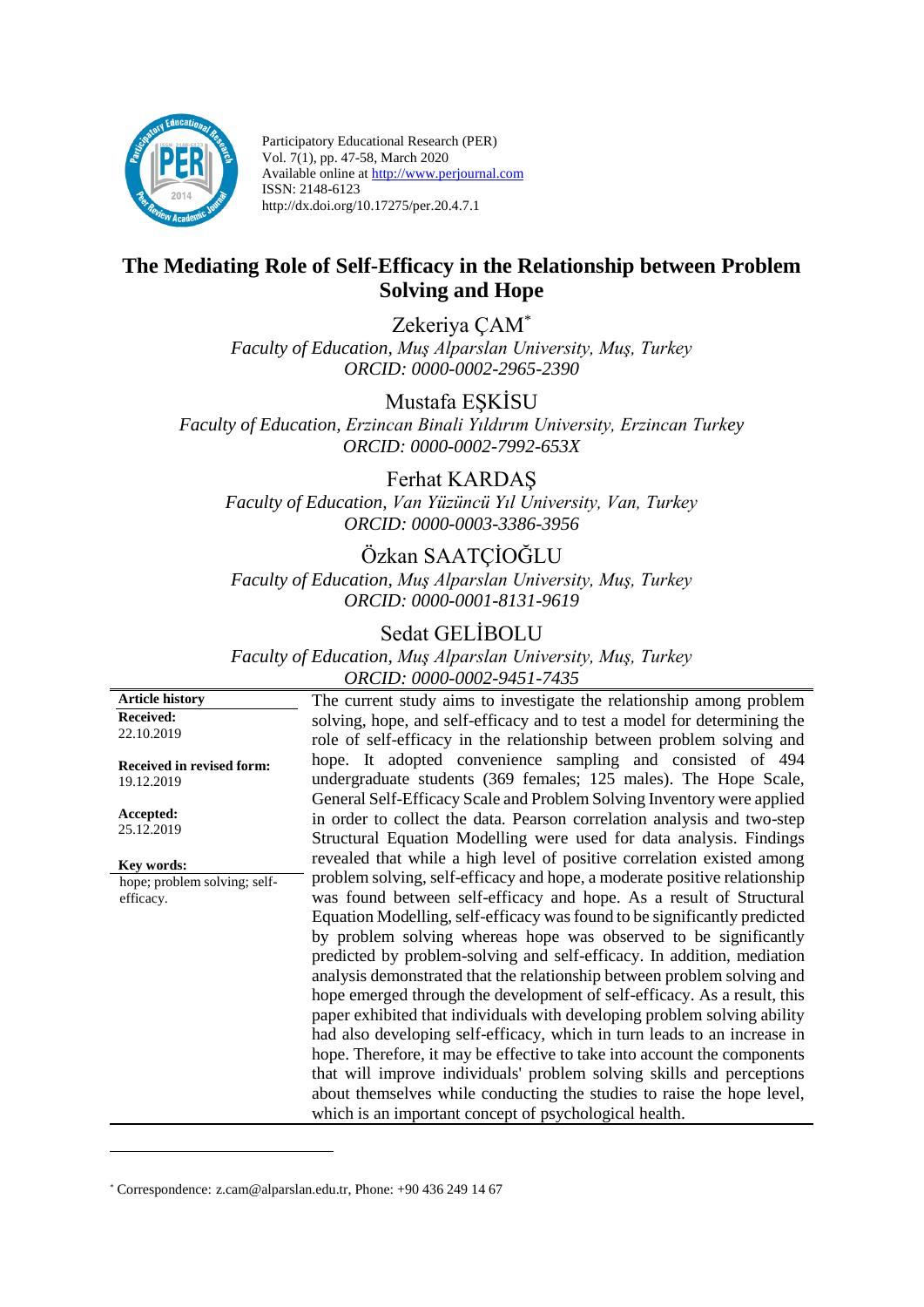# **Introduction**

Hope refers to an individual's planning of ways to achieve the desired goals and his/her motivation to use them (Snyder, Rand, & Sigmon, 2005; Snyder, 1995). Hope can be considered in three dimensions: the fact that individual has the desired objectives, the capacity of the individual to produce ways to achieve these goals, and individual's motivation to use existing ways to achieve the desired results (Snyder, Rand, & Sigmon, 2005). The sense of hope allows individuals to be decisive in achieving their goals and to think that there are various ways to achieve their goals (Hefferon & Boniwell, 2011). According to this conceptualization, at the centre of hope concept is the process of meeting obstacles, planning the ways to overcome them and actively fulfilling these plans (Carr, 2013). Various studies have shown that having high hopes positively correlates with well-being, being healthy, problem solving, social support and psychological adjustment while it negatively correlates with variables such as aggression, depression, suicidal ideations and anxiety (Atik & Erkan Atik, 2017; Duan, Ho, Bai, & Tang, 2013; Huen, Ip, Ho, & Yip, 2015; O'Sullivan, 2011; Oğuztürk, Akça, & Şahin, 2011; Snyder, Cheavens, & Michael, 1999; Snyder, Rand, & Sigmon, 2005; Snyder, 2002; Valle, Huebner, & Suldo, 2006).

One of the hope-related variables discussed in the literature is problem solving. Problem solving is defined as the process of finding solutions to certain problems (D'Zurilla & Maydeu-Olivares, 1995) and the state of finding new ways to solve a problem by going beyond the simple application of the rules learned through previous experiences (Korkut, 2002). Problem solving is one of the most widely used approaches to the difficulties encountered, traumatic experiences and stressful life events that need to be coped with and it is one of the features that is frequently investigated in this context (Li, Eschenauer, & Persaud, 2018). Numerous studies indicate problem solving as one of the influential factors in dealing with stressful life events and general psychological adjustment (Heppner, Pretorius, Wei, Lee, & Wang, 2002) and that there are significant relationships between problem solving styles and psychopathology (Vatan & Dağ, 2009). Considering the problem solving approach, problem solving process is handled within the framework of problem solving confidence, approach-avoidance and personal control dimensions (Heppner & Petersen, 1982). On the one hand, the fact that individuals have effective problem solving skills increases their well-being by enabling them to cope with possible problems more easily, but on the other hand, it strengthens not only their beliefs and expectations about coping effectively with the problems they face but also their self-efficacy beliefs. This indirectly enables individuals to have more meaningful goals, to plan ways to achieve these goals and motivates them to achieve their goals. In other words, it can be argued that problem solving indirectly increases individuals' hopes. Thus, self-efficacy is thought to have an indirect effect on the relationship between problem solving and hope.

Albert Bandura defines the concept of self-efficacy as an individual's belief in his or her capacity to perform the actions necessary to cope with various situations or to be effective in the events that control his or her life (Bandura, 1989). Self-efficacy has four sources of information: mastery experiences, vicarious experience, verbal persuasion, and physiological and emotional states (Bandura, 1997). Accordingly, when an individual achieves something and becomes an expert in that business, observes the conditions and situations in which other people have succeeded, and if this person is encouraged and persuaded by certain people in that he or she will be successful, a positive feeling related to the aims is developed, which all make up the main sources strengthening the self-efficacy belief. In this context, self-efficacy belief directly or indirectly affects the behaviours of people, their endeavours, their level of endurance against obstacles and failures, their resistance to difficulties, and the stress and depression they face while dealing with environmental demands (Kandemir, 2015).

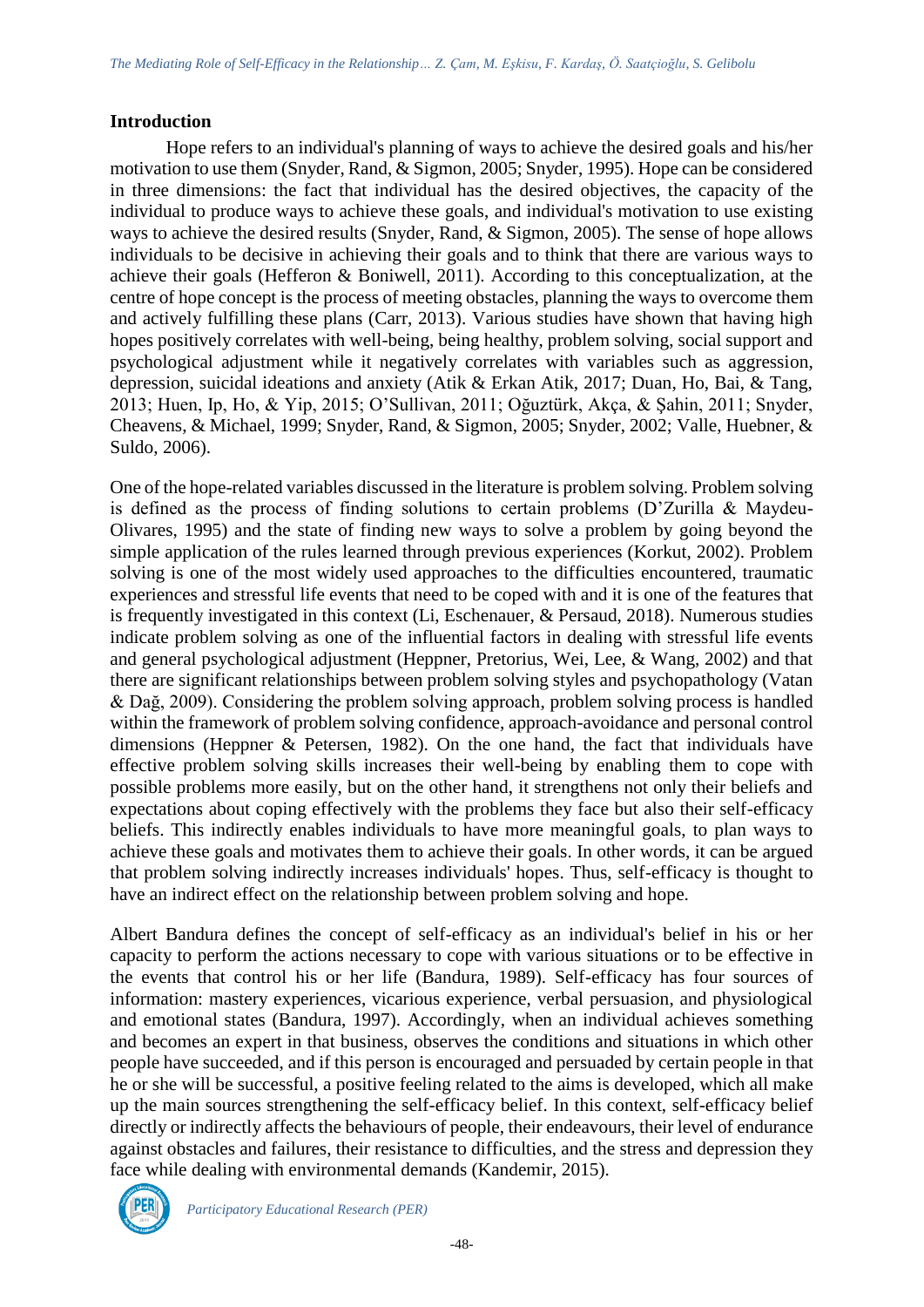#### *The Role of Self-Efficacy in the Relationship between Hope and Problem Solving*

Several similarities and differences exist among hope, self-efficacy, and problemsolving theories. In this sense, it is vital to examine the relationship among the related variables within the framework of a structural model. Various studies have revealed the relationships among hope, problem solving, and self-efficacy and proposed different models for these relationships. The literature presents the relationship between problem solving and self-efficacy belief and different types of self-efficacy (Erözkan, 2014; Heppner et al., 2002). A significant relationship was found to exist between problem solving and hope as well as hopelessness. Accordingly, a significant relationship was found between problem solving and hope, and it was determined that weak problem-solving skill was a variable predicting suicidal ideation and low problem-solving skills predicted suicidal ideations through hopelessness (Abdollahi, Talib, Yaacob, & Ismail, 2016; Snyder, Cheavens, & Michael, 1999). This reveals that low level of problem solving skills is one of the factors that increases the feelings of hopelessness in individuals and problem solving is a variable associated with hope. Many studies have exhibited the significant relationship between self-efficacy and hope. Thus, the concept of self-efficacy is considered to be related to the ways to achieve the goal and motivation, which are components of hope (Snyder, Rand, & Sigmon, 2005). This reveals that self-efficacy and problem-solving are strong predictors of hope (Atik & Erkan Atik, 2017). Based on all these relationships, a model is suggested that strong problem solving skills increases individuals' self-efficacy beliefs and this indirectly increases their hopes. Figure 1 presents the proposed model.



**Figure 1.** Tested hypothetical model.

Although literature presents many studies examining the relationship among hope, selfefficacy, and problem solving, no studies have been found to determine the direct and indirect effects between these variables. This indicates that there is a need to put forward the relationship mechanism and to determine the mediating effects, if any. On the other hand, the concept of hope is often considered as a predictor variable in the literature. In addition, self-efficacy is stated to be a resource that increases problem solving skills of individuals and the increasing self-efficacy strengthens problem solving skills. In this study, it is proposed that hope increases depending on successful problem solving experiences and that problem solving is one of the sources that increases self-efficacy. To that end the hypotheses of the research are as follows;

- (1) Problem solving significantly predicts self-efficacy.
- (2) Problem solving significantly predicts hope.
- (3) Self-efficacy significantly predicts hope.
- (4) Problem solving predicts hope through self-efficacy.

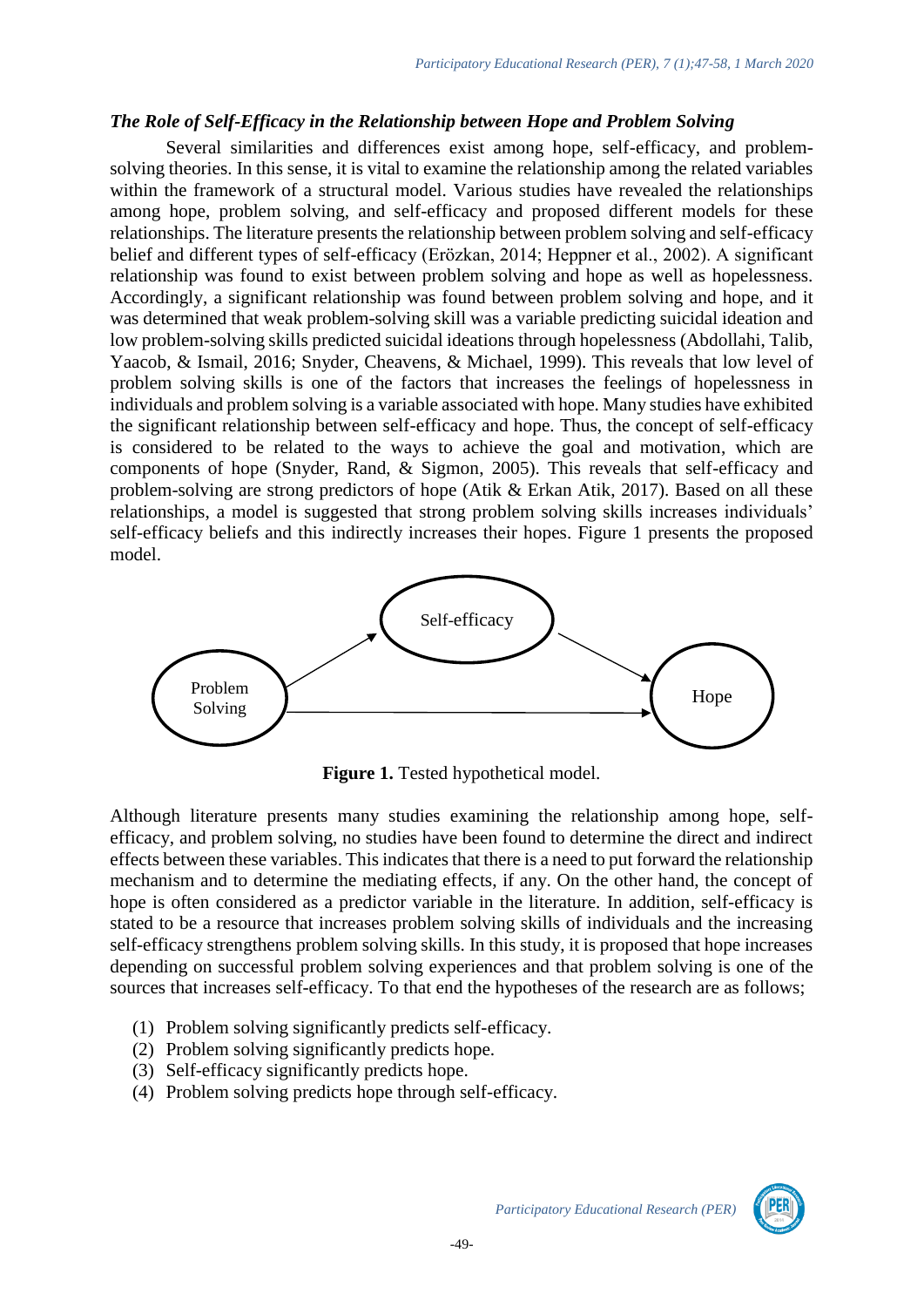# **Method**

# *Participants*

The participants of the current study consisted of 494 volunteer undergraduate students Turkey. Of the participants, 369 (74.7%) were female and 125 (25.3%) were male. The grade levels of them were; 145 (29.4%) freshmen, 137 (27.7%) sophomores, 174 (35.2%) juniors and 38 (7.7%) seniors. The ages of the students ranged from 17 to 30 years and the mean age was 20.07 (SD=1.79) years. Before administering the scales, a consent form was given to the participants.

# *Measures*

# *The Hope Scale*

The Hope Scale (Snyder et al., 1991) which was developed by Snyder et al. and adapted to Turkish culture by Akman and Korkut (1993) was used in order to assess hope levels of the participants. The scale consists of two sub-dimensions; pathways and agency, and each dimension has four items. Remaining four items are fillers and they are not included in the scoring. In this way the scale consists of 12 items in total. In the Turkish form items are responded to on a 4-point scale (1: strongly disagree, to 4: strongly agree). The scores can be obtained from the scale ranged 8 to 32. The higher scores indicate the high level of hope on certain situations. The internal consistency score for the original version was reported as .75. The internal consistency scores for agency sub-dimension was found to be .71 and .67 for pathways. Test-retest reliability coefficients were found .85 for 3 weeks interval, .73 for 8 weeks interval and .76 for 10 weeks interval respectively and they are all significant in p<.001 level (Snyder et al., 1991). The Turkish version of the scale has internal consistency coefficient as .65 (p<.001) and test-retest reliability coefficients as .66 (p<.001) for 4 weeks interval. In the current study we found the internal consistency coefficient as .73 and we have done a confirmatory factor analysis (CFA) on our sample in order to confirm the construct. In our CFA two factors construct was validated and had adequate fit indices  $[\chi$ 2= 59.448,  $\chi$ 2/df = 3.13, RMSEA =  $.066$ , SRMR =  $.064$ , GFI =  $.98$ , NFI =  $.94$ , CFI =  $.96$ ].

# *General Self-Efficacy Scale:*

General Self-Efficacy Scale which was developed by Sherer et al. (1982) was used to determine self-efficacy. In the original form there are two factors construct which are general self-efficacy (Cronbach's alpha= .86) and social self-efficacy (Cronbach's alpha= .71). These two factors consist of 23 items in total. The general self-efficacy sub-scale was recommended to be used and this sub-scale was adapted to Turkish culture by Yıldırım and İlhan (2010). Items were rated on a 5 point scale. The scores obtained from the scale range from 17 to 85 and higher scores indicate greater self-efficacy beliefs on certain situations. Internal consistency coefficient was reported as .80 ( $p<.001$ ) and test-retest reliability coefficient as .69 ( $p<.0001$ ) for 3 weeks interval. In the current study we found internal consistency coefficient as .86. Also we made a CFA and saw that 3 factors construct has been validated and we obtained acceptable fit indices  $[\gamma2 = 196.995, \gamma2/df = 1.70, RMSEA = .038, SRMR = .054, GFI = .98, NFI = .96,$  $CFI = .98$ ].

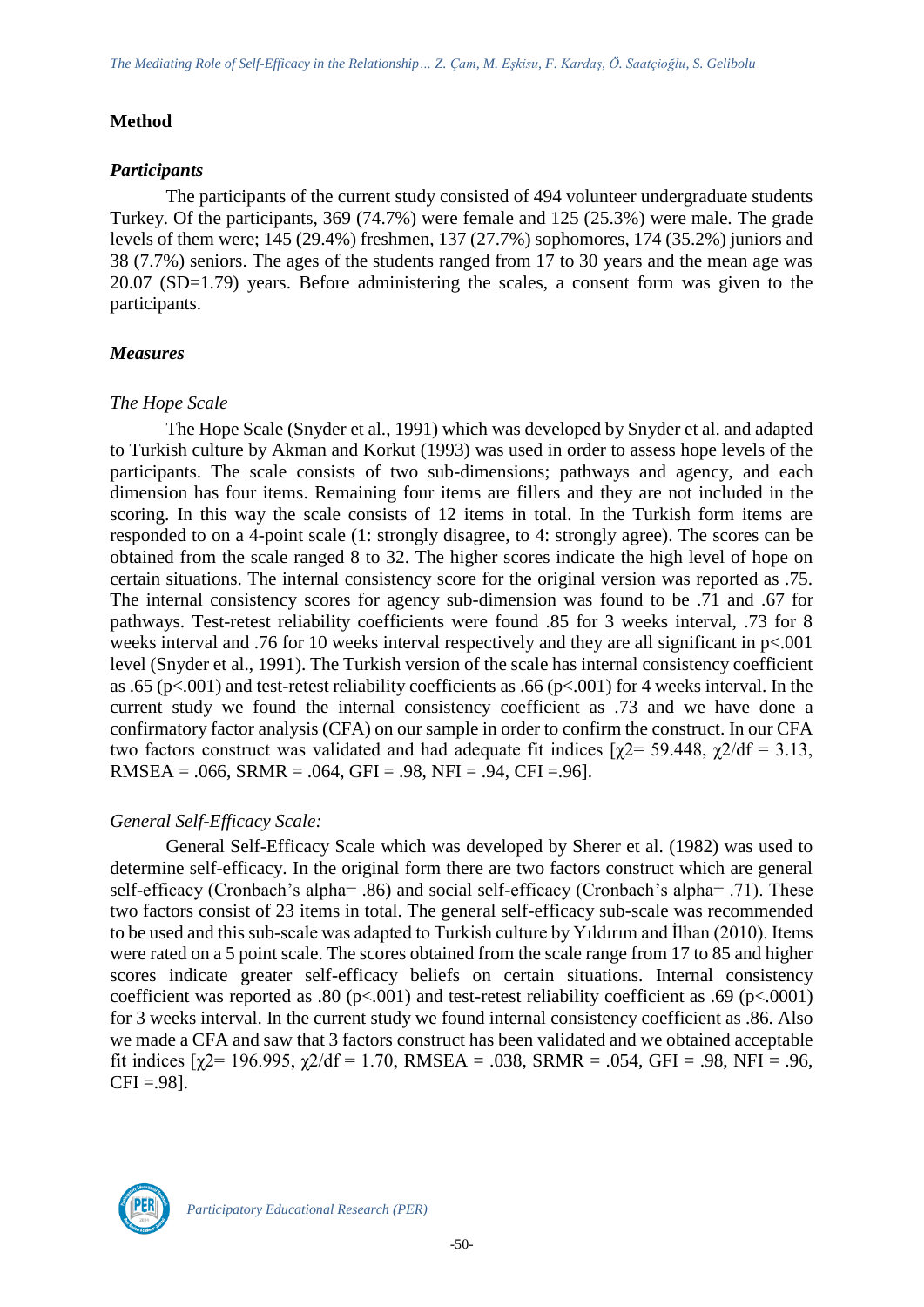#### *Problem Solving Inventory:*

Problem Solving Inventory (PSI) was also used for assessing students' problem solving beliefs and behaviours in the study. PSI was developed by Heppner and Petersen (1982) and adapted to Turkish culture by Şahin, Şahin and Heppner (1993). The original scale has three factors which are; problem solving confidence, approach-avoidance style, and personal control. Total score is calculated by summing up these three sub-dimensions. It is filled on a 6 points scale and minimum score obtained from the scale would be 32 and maximum would be 192. Higher scores mean that participants perceive themselves inefficient in problem solving skills. The internal consistency coefficient for original form ranged to .75 to .90. Unlike the original form Turkish version has six factors structure. These six factors are: Impulsivity ( $\alpha$ =0.78), Reflective ( $\alpha$ =.76), Avoidant ( $\alpha$ =.74), Monitoring ( $\alpha$ =.69), Problem-solving confidence ( $\alpha$ =.64) and Planfulness ( $\alpha$ =.59). In the current study we used Turkish form of the PSI and calculated internal consistency coefficient as .90. According to the results of CFA done in this study; fit indices of the six-factor model were found to be good  $[\gamma2=1327.94, \gamma2/df=2.96, RMSEA=$ .061, SRMR = .060, GFI = .84, NFI = .95, CFI = .96].

#### *Data Analyses*

We carried out a SEM path analysis to examine the relationships among variables as well as the role of self-efficacy in the relationship between problem solving and hope. We used skewness and kurtosis scores to examine normality and multivariate kurtosis score to examine multivariate non-normality and determined outliers using Mahalanobis distance (Kline, 2011). After assessing the measurement model, we tested our structural model using problem solving in predicting self-efficacy which in turn predicted hope (see Figure 2). We used conventional model fit statistics and their cut-off points to assess goodness-of-fit (Hu & Bentler, 1999; Schermelleh-Engel, Moosbrugger, & Müller, 2003). We used bootstrapping percentile confidence interval methods to test the significance of the indirect effect of the problem solving on hope through self-efficacy.

# **Results**

# *Preliminary Analyses*

In preliminary analyses, we examined the normality, multivariate normality and internal reliability of variables and we performed Pearson product-moment correlation analysis. Preliminary analyses showed that skewness and kurtosis scores ranged from -.742 to .162 and multivariate kurtosis value is 3.074 (critical ratio is 2.020). Skewness and kurtosis scores between -1 and 1 verify the univariate normality (Tabachnick & Fidell, 2013) and critical ratio of multivariate kurtosis score <5, Byrne (2006) demonstrates that multivariate normality is not violated. Pearson product-moment correlation analysis showed that problem solving had a positive correlation with self-efficacy ( $r = .782$ ;  $p < .01$ ) and hope ( $r = .619$ ;  $p < .01$ ). Moreover, self-efficacy was positively correlated with hope  $(r=.595; p<.01)$ . Table 1 provides descriptive statistics, internal reliability coefficients and correlation matrix of variables.

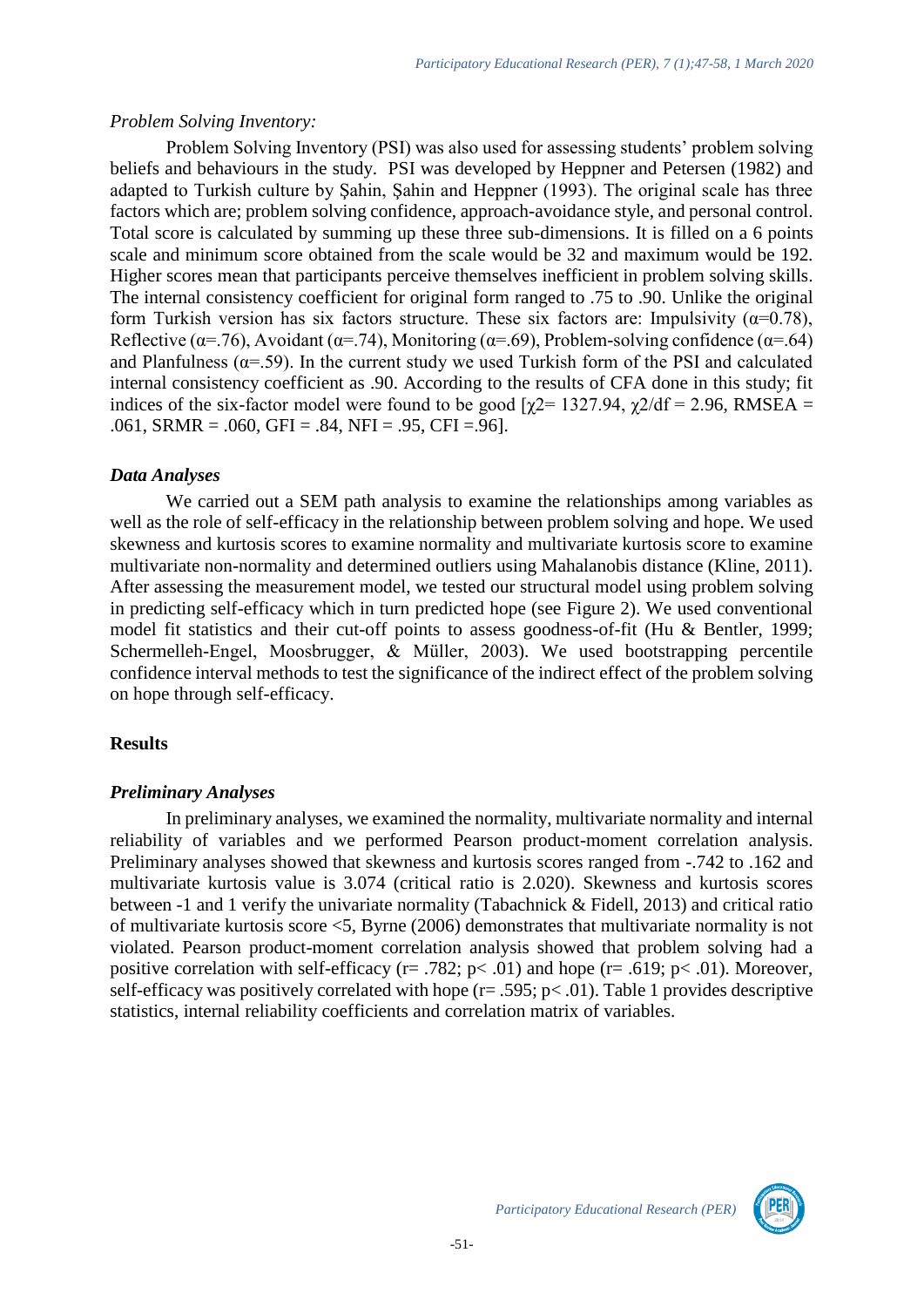|                 | Problem solving<br>Self-efficacy |        | Hope  |
|-----------------|----------------------------------|--------|-------|
|                 |                                  |        |       |
| Problem solving |                                  |        |       |
| Self-efficacy   | .782**                           | --     |       |
| Hope            | $.619**$                         | .595** | --    |
| Mean            | 136.42                           | 61.94  | 26.13 |
| <b>SD</b>       | 18.81                            | 9.21   | 2.95  |
| $\alpha$        | .90                              | .86    | .73   |

**Table 1.** Correlation matrix and descriptive statistics.

Note:  $N = 494$ ;  $\alpha =$  Internal reliability coefficients in this study; \*\* $p < .01$ .

# *Measurement Model*

In analysing data, we considered two-step SEM procedure (Anderson & Gerbing, 1988): Firstly we carried out a confirmatory factor analysis for the measurement model and then we performed a structural model to test our hypothesis. A two-step SEM procedure was adopted in the present study because of its advantages against the one-step approach (Anderson & Gerbing, 1988) and its widespread use (Kline, 2011).

We used impulsive, reflective, avoidant, monitoring, problem-solving confidence and planfulness, the subscales of PSI as the observed indicators of the latent variable of problem solving. Likewise, HS's subscales, pathway and agency were used to determine the latent structure of hope and SEC's subscales, start-up, perseverance and persistence, were used as the observed indicators of self-efficacy.



**Figure 1.** Measurement model\*.

\* Impls: Impulsivity, Reflc: Reflective, Avoid: Avoidant, Monit: Monitoring, Confid: Problemsolving confidence, Plan: Planfulness. All coefficients are significant at p < .001 level.

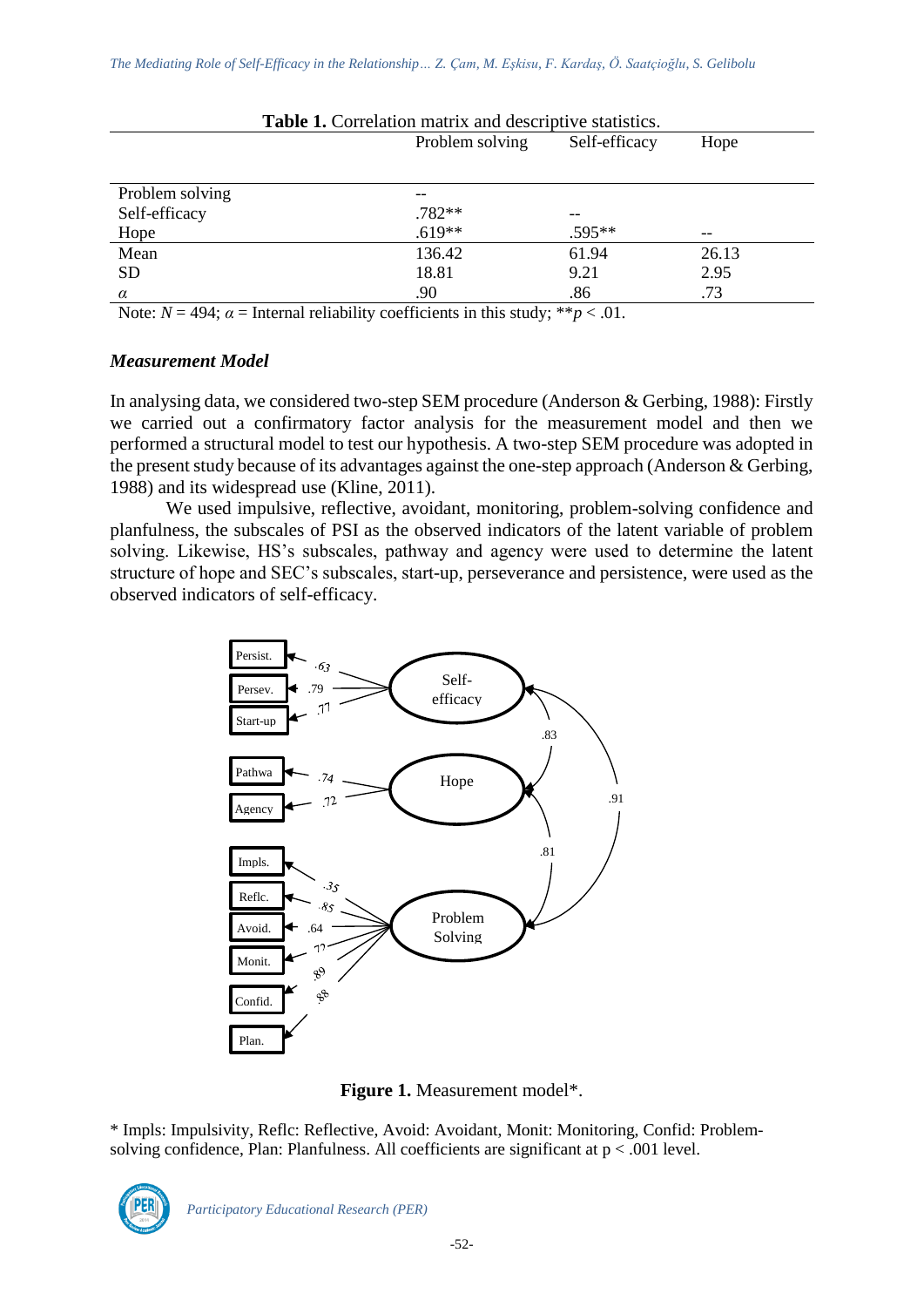The measurement model provided good model fit ( $\chi$ 2=188.374, df=39,  $\chi$ 2/df=4.83, p=.014, RMSEA=.088 [90% confidence interval (CI)=.076-.101], GFI=.94, CFI=.95, NFI=.94, IFI=.95). Each observed variable significantly loaded on its respective latent variable. Consequently, it shows that observed variables may measure their latent variables. Intercorrelations among the latent variables were statistically significant at  $p < .001$  level (Figure 2).

# *Structural Model*

We tested a structural model that includes a relationship between problem solving and hope through self-efficacy. For this purpose, the specified model provided a good model fit and resulted in well fit to data  $χ2 = 188.374$ , df = 39,  $χ2/df = 4.83$ , p < .001, RMSEA=.088 [90% confidence interval  $(CI) = .076-.101$ , GFI=.94, CFI=.95, NFI=.94, IFI=.95. Confirming our hypothesis, standardized regression coefficients showed that problem solving was the positive predictor of self-efficacy ( $\beta$  = .91, SE = .073, p < .001) and self-efficacy significantly predicted hope ( $\beta$  = .51, SE = .047, p < .01). Moreover, hope was positively predicted by problem solving  $(\beta = .36, SE = .067, p < .05).$ 

# *Testing the Indirect Effect: The Role Self-Efficacy*

We used a bootstrap procedure to examine the significance of the indirect effect of the problem solving on hope through self-efficacy. Although Baron and Kenny's (Baron & Kenny, 1986) model is widely used to determine mediation there are some issues with performing it in analysing the indirect effects. Firstly, this model requires the significant path from dependent variable (X) to independent variable (Y), but some researchers showed that mediation might work out even the absence of the initial significant path from X to Y (Hayes, 2018; Pardo & Román, 2013). Secondly, this analysis does not tell anything about the significance of the mediation effect. Moreover, indirect effect (the product of the path from X to mediator variable (M) and the path from M to Y) generally does not has normal distribution (Cheung & Lau, 2008). Thus, examining the significance of mediation by performing the Sobel test or similar methods that assume normal distribution may not be suitable to test the significance of mediation (MacKinnon, 2008). Moreover Hayes (2018) stated that using the term of "partial mediation" and "complete mediation" has some misleading effects at statistical and philosophical levels.

However, many researchers suggested using the bootstrap method to define the confidence interval of mediation effect, because it does not depend on normal distribution that makes it more accurate in the estimation of standard error of indirect effect (Hayes, 2018; MacKinnon, 2008; Shrout & Bolger, 2002). On the other hand, SEM has the advantage of controlling measurement error in estimating direct and indirect effects. Cheung and Lau's simulation study also showed that bootstrap percentile method provides a more accurate confidence interval in testing the significance of indirect effect (Cheung & Lau, 2008).

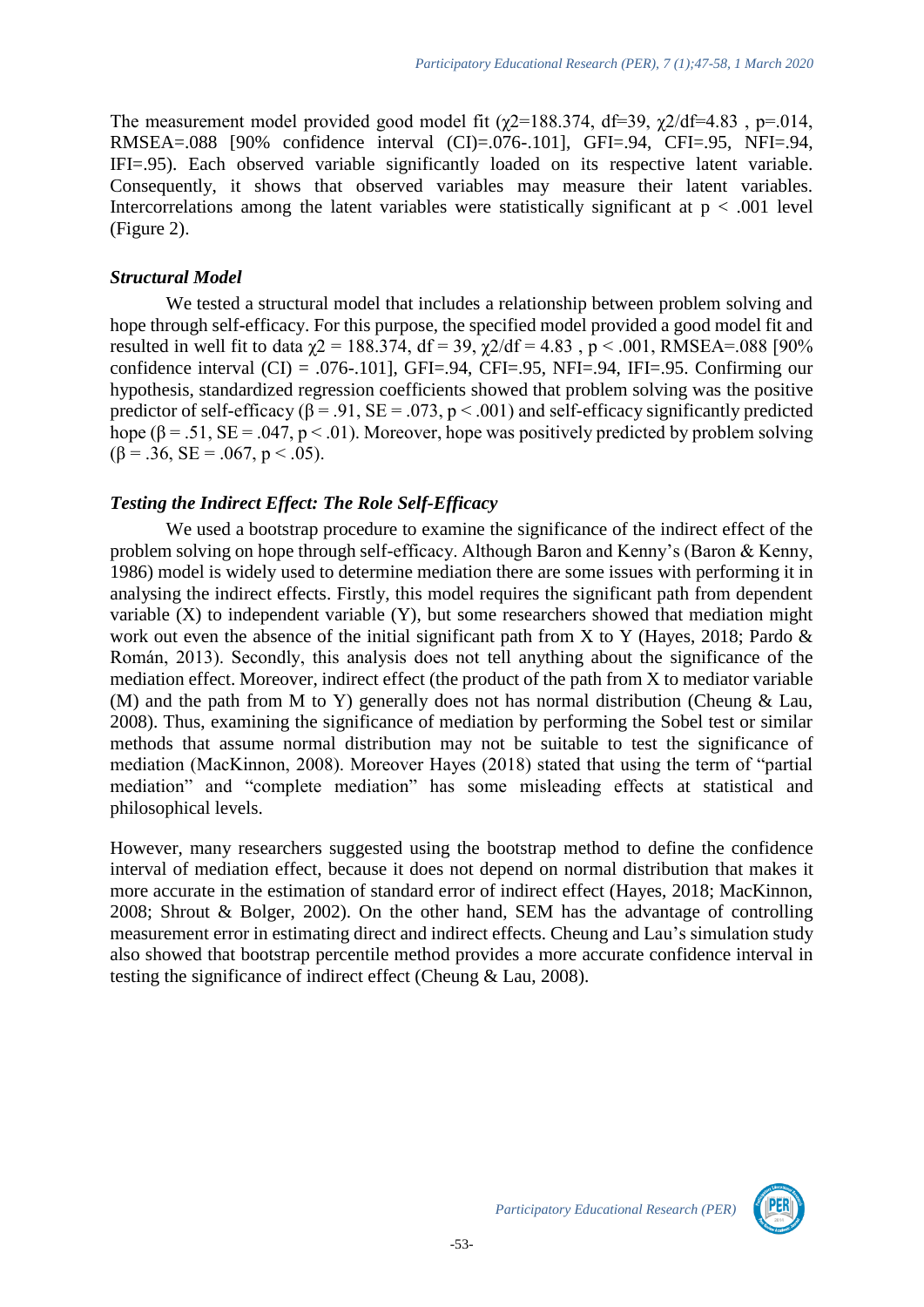|                                                                                                    | $\beta$ (Standardized effect) | SЕ  | 95% confidence interval |       |      |  |
|----------------------------------------------------------------------------------------------------|-------------------------------|-----|-------------------------|-------|------|--|
| Path                                                                                               |                               |     | Lower                   | Upper |      |  |
|                                                                                                    |                               |     |                         |       |      |  |
| $PS \gg Hope^a$                                                                                    | .355                          | 192 | $-.061$                 | .692  | .089 |  |
| $PS \gg SE \gg Hope^b$                                                                             | .458                          | 178 | .152                    | .862  | .006 |  |
| a Direct offect: The direct noth from problem solving to hang when solf officear is added to model |                               |     |                         |       |      |  |

**Table 2.** Bootstrap analyses of the statistical significance of the indirect effect and the direct effect of the problem solving on hope

 $a=$  Direct effect: The direct path from problem solving to hope when self-efficacy is added to model.  $b=$  Indirect effect: The effect of problem solving on hope through self-efficacy. PS= Problem solving, SE= Self-efficacy.

In bootstrap analyses, in the event that zero does not fall down between the upper and lower 95% CI, the indirect effect is statistically significant at .05 level. The findings from 5000 bootstrap sample indicated that 95% CI for the indirect effect of problem solving did not include zero, meaning that this indirect effect, problem solving to hope through self-efficacy, is statistically significant. On the other hand, 95% CI for the direct effect of problem solving includes zero, showing that this direct effect, problem solving to hope, is not statistically significant (Table 3). Consequently, these findings indicated that problem solving has a significant indirect positive effect on hope through self-efficacy. In other words, students with high problem solving skill were more likely to have higher rate of self-efficacy, which, in turn, had positive predictive effect on hope (Figure 3).



**Figure 3.** Structural model demonstrating standardized regression confidents between variables.  $* = p < .001$ .

# **Discussion and Conclusion**

The current study examined the structural relationships among problem solving, selfefficacy and hope. It revealed that there were positive relationships between all variables in the tested structural model and that problem-solving was associated with hope through selfefficacy. Based on the study results, it can be said that individuals who have high problem solving skills perceive themselves as more adequate and think more hopefully in this way. Researchers advocated that problem-solving capacity was regarded as one of the important features of being human by psychologists and philosophers throughout history because the ability to solve social or other problems makes significant contributions to the qualifications, competencies and psychological well-being of people. More specifically, the ability to solve problems encountered in daily life is an important feature which is related to the personal and social functions of individuals (Nezu, 2004).

As Snyder states in his hope theory, one of the components of hope is purposeful thinking. This kind of thinking is essentially similar to problem solving. Therefore, hope and problem solving

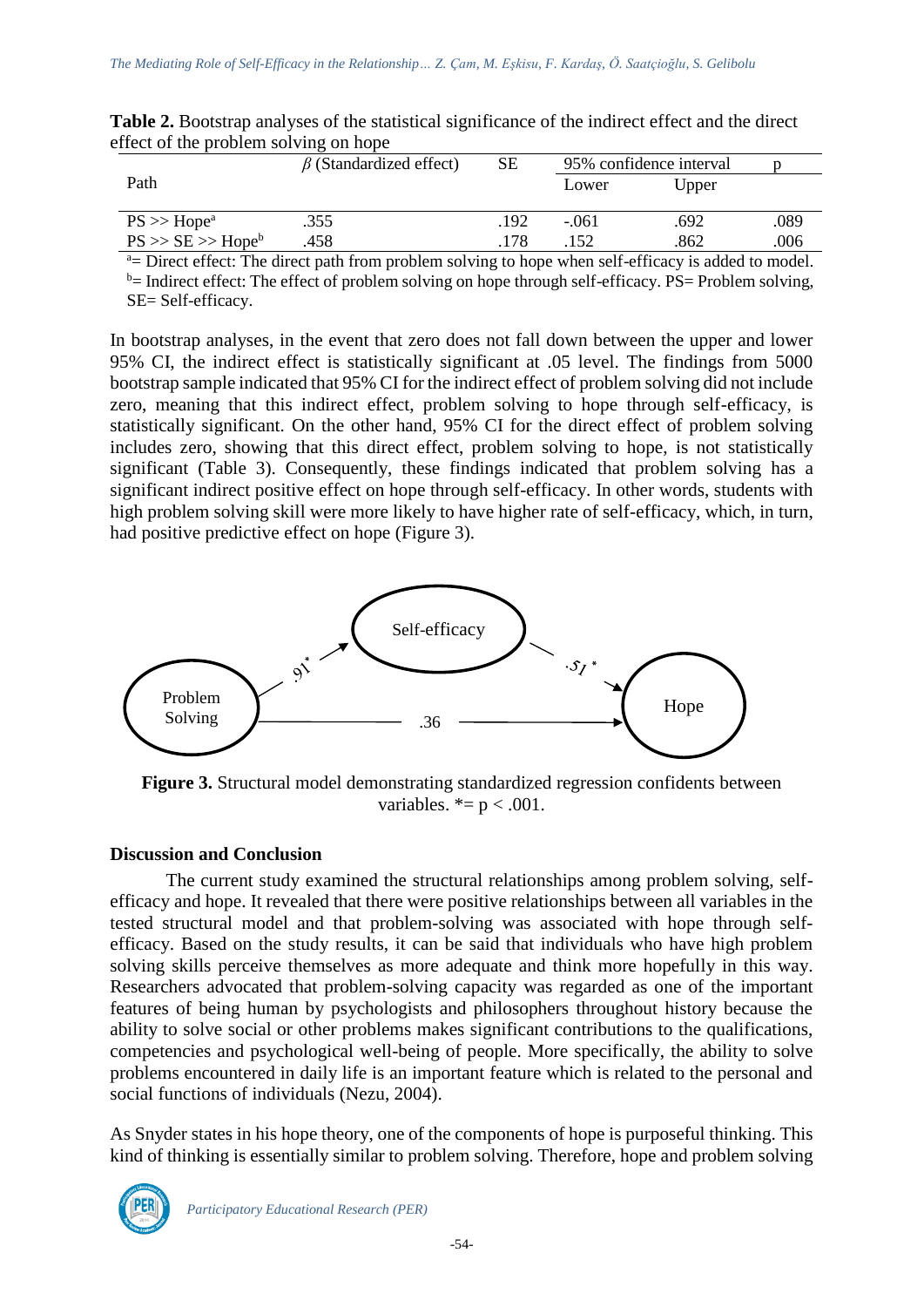are considered as related features. Specifically, the agency dimension of hope is listed among the characteristics of individuals who solve problems. A study conducted with high school students exhibited a positive and strong relationship among hope, academic self-efficacy and problem solving. The concept of self-efficacy is related to the agency dimension of hopeful thinking. In addition, hope and self-efficacy concepts are listed among the determinants of an individual's behaviour (Atik & Erkan Atik, 2017; Witty, Heppner, Bernard, & Thoreson, 2001). Being one of the positive psychological structures, hope is associated with self-efficacy and problem solving as well as psychological characteristics such as resilience. When people perceive themselves as competent in a particular area (self-efficacy), they persevere in achieving their goals and look for ways to achieve their goals (hope). When they encounter any problems in this process, they can solve these effectively (problem solving) (Luthans, Youssef, & Rawski, 2011).

People with high problem solving and self-efficacy capacity also exhibit resilience. Individuals with these characteristics are more perseverant in the face of problems they experience in daily life and can bounce back from difficulties (bounce back effect). All these help the person think optimistically (Luthans et al., 2011). If the individual has a low level of self-efficacy and if his/her effective problem-solving skills are not developed, this situation leads to thoughts of chronic depression (dysthymia) and hopelessness. Eventually, these thoughts trigger suicidal ideations (Teo, Suárez, & Oei, 2018) because problem solving is often associated with mental health. Also, low self-efficacy and individual's belief that behaviours will result in negative outcomes lead to decreased self-esteem, difficulties in decision-making, and the occurrence of major depressive disorders (Teo et al., 2018).

Hopelessness, the opposite concept of hope, is commonly observed in people who have low problem solving skills. However, people who have high problem solving skills exhibit better coping skills in the face of stressful life events they go through in life. Hence it is stated that people who have high problem solving skills think more hopefully (Heppner & Lee, 2002; Nezu, 2004). Although problem solving depends on the hopelessness levels of individuals, there is also a relationship between problem solving and suicidal thoughts. In particular, problem solving has a mediating effect in the relationship between hopelessness and suicidal ideation. Therefore, problem solving is an important factor that affects hopeful thinking and sense of hope (Cheng, 2001). This instantiates the importance of the relationship among problem solving, self-efficacy and hopeful thinking in terms of preventive mental health.

Shortcomings in problem solving skills cause individuals to experience the stressful situations more intensively and thusly they experience the long-term negative effects of stress more. The long-term continuation of this negative situation means that people experience more depressive emotions such as helplessness and hopelessness (Cheng, 2001). As a result, it is vital to help individuals gain problem solving skills so as to develop hopeful thinking and self-efficacy. Individuals who are faced with problems gradually find the opportunity to improve their selfefficacy by solving increasingly complex problems. In this way, individuals' self-confidence, who overcome the problems, will be developed (Shapiro & Watson, 2000). Considering the literature, Problem Solving Therapy primarily focused on pathology-oriented issues (negative emotions). However, this approach has become one of the intervention methods of positive psychology. Problem Solving Therapy is considered to be effective in developing positive emotions such as hope and optimism (Nezu, 2004).

Within the life periods, the importance of positive emotions such as hope at old ages is becoming more and more important. In this context, intense positive emotions at an old age

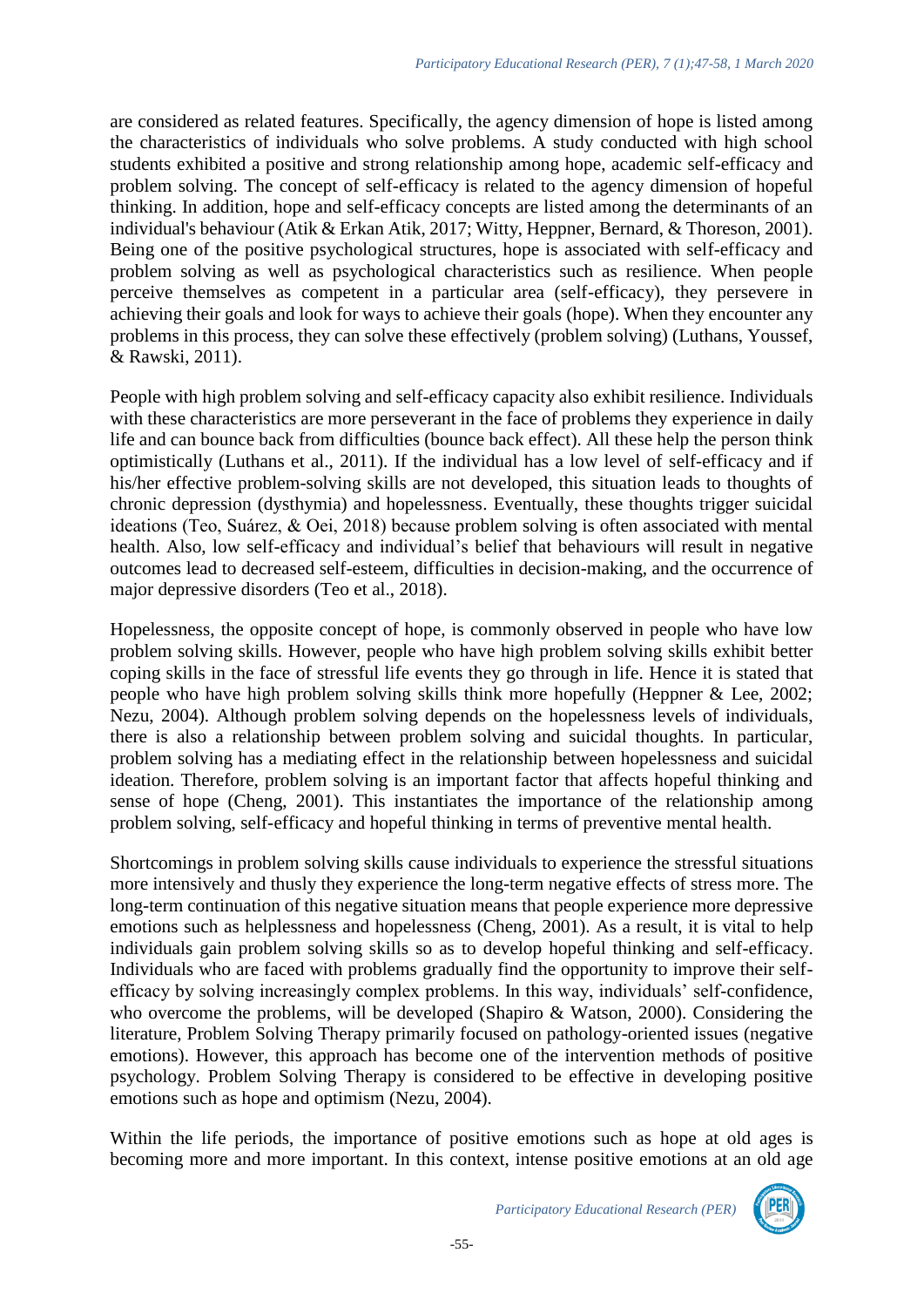protect people from the risk of immediate death as well as depressive symptoms. In this sense, enjoyment in life and hope have a function to prevent both potential problems of individuals in interpersonal relationships and the emergence of depressive symptoms. It was found in a study conducted on the elderly that the decrease in problem solving skills caused an increase in depressive emotions (Paterson, Yeung, & Thornton, 2016). That's why, studies, particularly longitudinal research, examining the relationships among hope, self-efficacy and problem solving skills should be conducted on individuals in different developmental periods.

Considering the findings and literature, it may be useful to implement intervention programs to develop hope which is one of the positive emotions. Adding problem solving and self-efficacy issues to the content of intervention programs may be important in gaining hopeful thinking. Literature presents a limited number of group interventions that were prepared and developed to improve hope. Conducting psycho-educational studies based on group intervention that will be developed within the context of hope theory will contribute to the literature.

# **References**

- Abdollahi, A., Talib, M. A., Yaacob, S. N., & Ismail, Z. (2016). Problem-solving skills and suicidal ideation among malaysian college students: the mediating role of hopelessness. *Academic Psychiatry, 40*(2), 261–267. https://doi.org/10.1007/s40596-015-0383-0
- Anderson, J. C., & Gerbing, D. W. (1988). Structural equation modeling in practice: A review and recommended two-step approach. *Psychological Bulletin, 103*(3), 411–423.
- Atik, G., & Erkan Atik, Z. (2017). Predicting hope levels of high school students: The role of academic self-efficacy and problem solving. *Education and Science, 42*(190), 157–169. https://doi.org/10.15390/EB.2017.5348
- Bandura, A. (1997). *Self-efficacy: The exercise of control*. New York: Freeman.
- Bandura, Albert. (1989). Human agency in social cognitive theory. *American Psychologist, 44*(9), 1175–1184. https://doi.org/10.1037/0003-066X.44.9.1175
- Baron, R. M. & Kenny, D. A. (1986). Moderator-mediator variables distinction in social psychological research: Conceptual, strategic, and statistical considerations. *Journal of Personality and Social Psychology, 51*(6), 1173–1182.
- Byrne, B. M. (2016). *Structural equation modeling with AMOS: Basic concepts, applications, and programming.* Routledge.
- Carr, A. (2013). *Positive psychology: The science of happiness and human strengths*. London: Routledge.
- Cheng, S. K. (2001). Life stress, problem solving, perfectionism, and depressive symptoms in Chinese. Cognitive *Therapy and Research, 25*(3), 303–310. https://doi.org/https://doi.org/10.1023/A:1010788513083
- Cheung, G. W., & Lau, R. S. (2008). Testing mediation and suppression effects of latent variables. Organizational *Research Methods, 11*(2), 296–325. https://doi.org/10.1177/1094428107300343
- D'Zurilla, T. J., & Maydeu-Olivares, A. (1995). Conceptual and methodological issues in social problem-solving assessment. *Behavior Therapy, 26*(3), 409–432. https://doi.org/10.1016/S0005-7894(05)80091-7
- Duan, W., Ho, S. M. Y., Bai, Y., & Tang, X. (2013). Psychometric evaluation of the Chinese virtues questionnaire. *Research on Social Work Practice, 23*(3), 336–345. https://doi.org/10.1177/1049731513477214
- Erözkan, A. (2014). Analysis of social problem solving and social self-efficacy in prospective teachers. *Educational Sciences: Theory & Practice, 14*(2), 447–455. https://doi.org/10.12738/estp.2014.2.2014

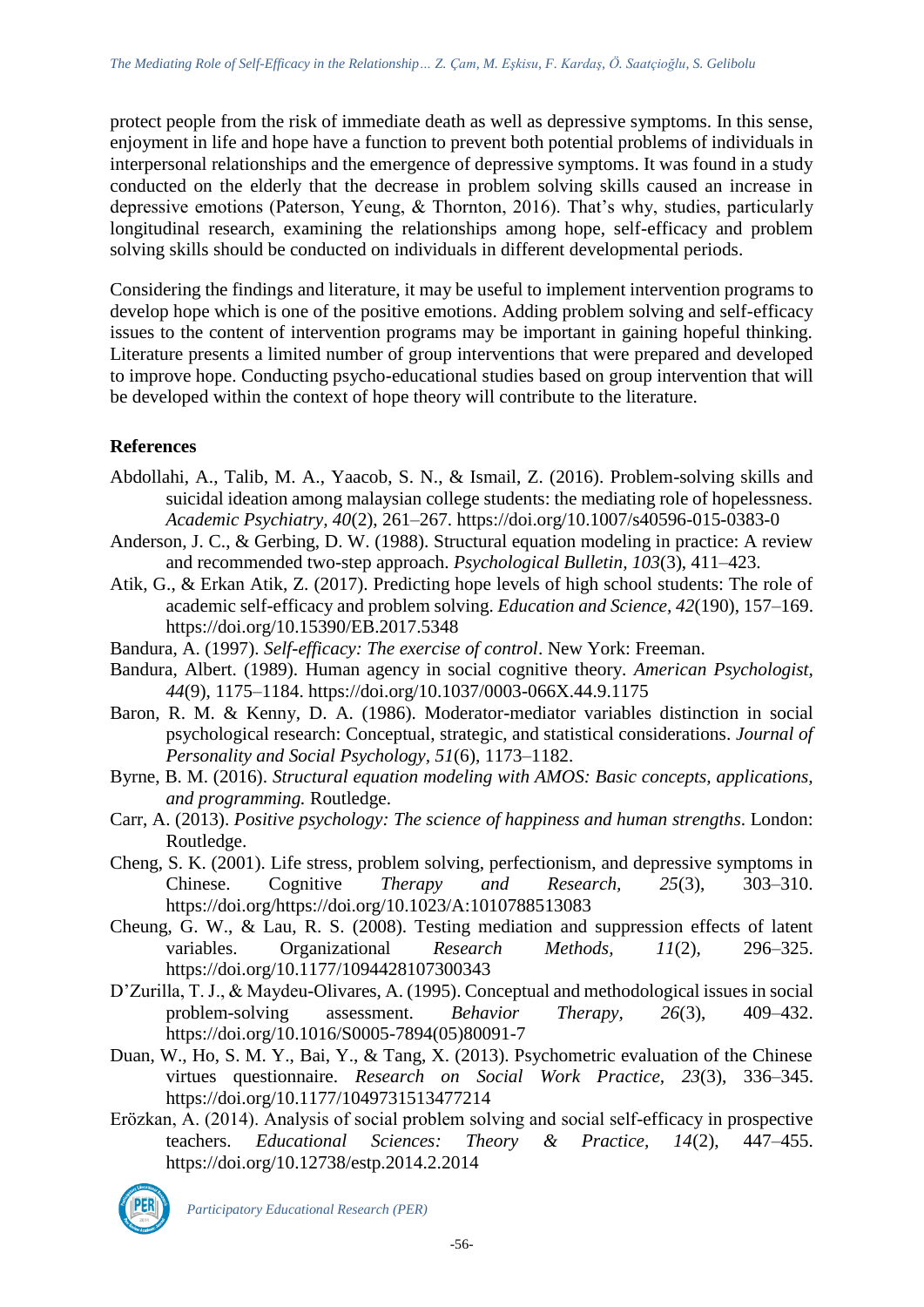- Hayes, A. F. (2018). *Introduction to mediation, moderation, and conditional process analysis: A regression-based approach.* New York: Guliford.
- Hefferon, K., Boniwell, I. (2011). *Positive psychology: Theory, research and applications*. New York: McGraw Hill.
- Heppner, P. P., & Lee, D. (2002). *Problem-solving appraisal and psychological adjustment*. In S. J. Snyder, C. R., & Lopez (Ed.), *Handbook of positive psychology* (pp. 288–298). Oxford University Press.
- Heppner, P. P., & Petersen, C. H. (1982). The development and implications of a personal problem-solving inventory. *Journal of Counseling Psychology, 29*(1), 66–75. https://doi.org/10.1037/0022-0167.29.1.66
- Heppner, P. P., Pretorius, T. B., Wei, M., Lee, D., & Wang, Y.-W. (2002). Examining the generalizability of problem-solving appraisal in Black South Africans. *Journal of Counseling Psychology, 49*(4), 484–498. https://doi.org/10.1037/0022-0167.49.4.484
- Hu, L. T., & Bentler, P. M. (1999). Cutoff criteria for fit indexes in covariance structure analysis: Conventional criteria versus new alternatives. *Structural Equation Modeling: A Multidisciplinary Journal, 6*(1), 1–55.
- Huen, J. M. Y., Ip, B. Y. T., Ho, S. M. Y., & Yip, P. S. F. (2015). Hope and hopelessness: the role of hope in buffering the impact of hopelessness on suicidal ideation*. Plos One, 10*(6), e0130073. https://doi.org/10.1371/journal.pone.0130073
- Jöreskog, K., & Sörbom, D. (1993). *LISREL 8: Structural equation modeling with the SIMPLIS command language.* Scientific Software.
- Kandemir, M. (2015). *Öz yeterlik [Self efficacy].* In Ş. Ergüner Tekinalp, B., Işık Terzi (Ed.), *Eğitimde pozitif psikoloji uygulamaları [Positive psychology implications in education]* (pp. 39–69). Ankara: Pegem Akademi.
- Kline, R. B. (2011). *Principles and practice of structural equation modeling (Third edition)*. New York: Guliford.
- Korkut, F. (2002). Lise öğrencilerinin problem çözme becerileri [Problem solving skills of high school students]. *Hacettepe Üniversitesi Eğitim Fakültesi Dergisi [Hacettepe University Journal of Faculty of Education], 22*, 177–184.
- Li, M., Eschenauer, R., & Persaud, V. (2018). Between avoidance and problem solving: resilience, self-efficacy, and social support seeking. *Journal of Counseling & Development, 96*(2), 132–143. https://doi.org/10.1002/jcad.12187
- Luthans, F., Youssef, C. M., & Rawski, S. L. (2011). A tale of two paradigms: the impact of psychological capital and reinforcing feedback on problem solving and innovation. *Journal of Organizational Behavior Management, 31*(4), 333–350. https://doi.org/10.1080/01608061.2011.619421
- MacKinnon, D. (2008). *Introduction to statistical mediation analysis*. Routledge.
- Marsh, H. W., & Hocevar, D. (1985). Application of confirmatory factor analysis to the study of self-concept: First- and higher order factor models and their invariance across groups. *Psychological Bulletin, 97*(3), 562–582. https://doi.org/10.1037/0033-2909.97.3.562
- Nezu, A. M. (2004). Problem solving and behavior therapy revisited. *Behaviour Therapy, 35*, 1–33. https://doi.org/https://doi.org/10.1016/S0005-7894(04)80002-9
- O'Sullivan, G. (2011). The relationship between hope, eustress, self-efficacy, and life satisfaction among undergraduates. *Social Indicators Research, 101*(1), 155–172. https://doi.org/10.1007/s11205-010-9662-z
- Oğuztürk, Ö., Akça, F., Şahin, G. (2011). Üniversite öğrencilerinde umutsuzluk düzeyi ile problem çözme becerileri arasındaki ilişkinin bazı değişkenler üzerinden incelenmesi [Investigation of relationship between hopeless level and problem solving skills in the aspects of some variables]. *Klinik Psikiyatri [Turkish Journal of Clinical Psychiatry], 14*, 85–93.